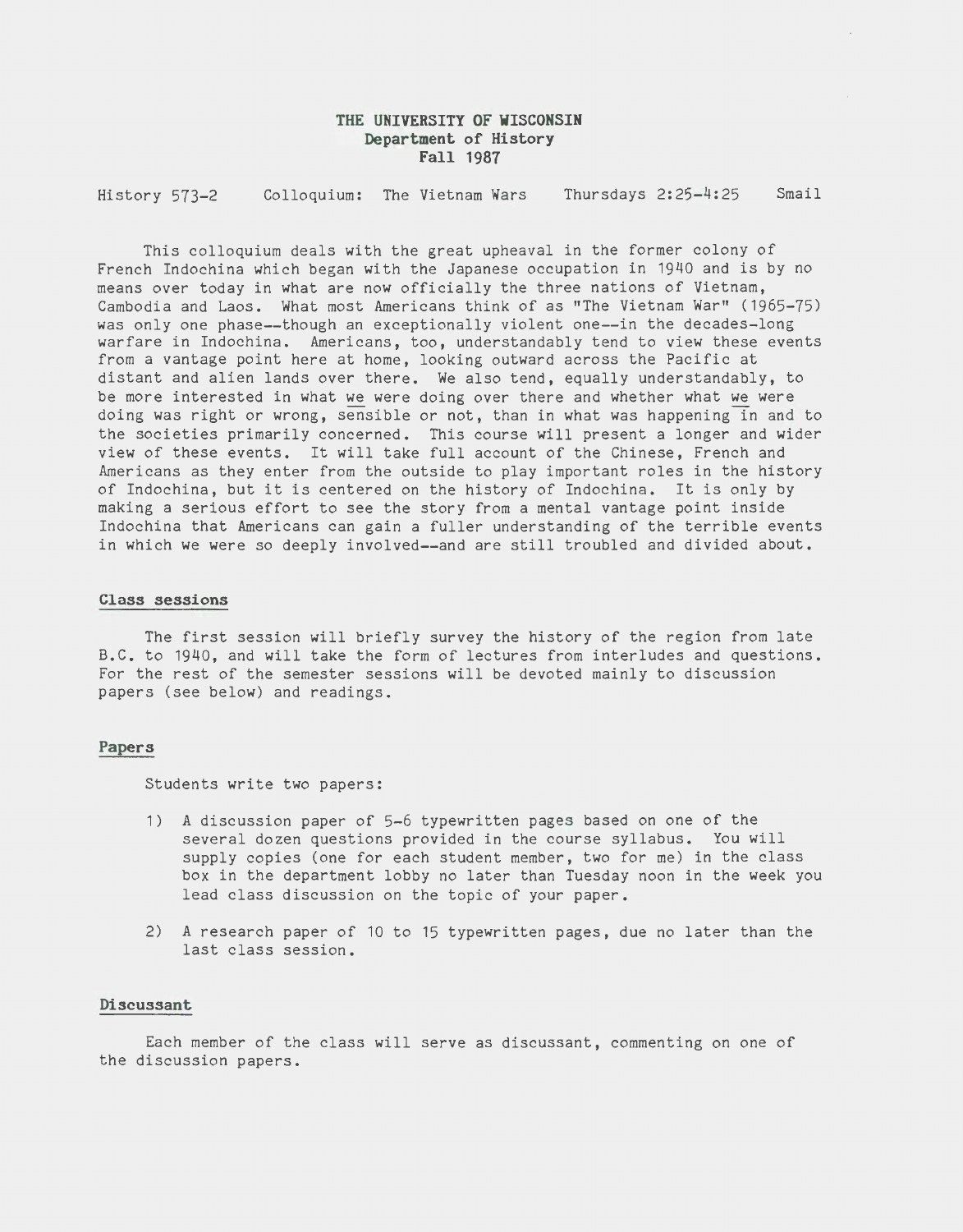# History 573-2 Smail Page 2 Smail

## **Reading**

 $\mathcal{L}^{\mathcal{L}}$ 

The required texts are Duiker, Herring & West, in the bookstores. As generally in colloquia you will be doing a lot of reading. In the syllabus I have endeavored to supply the fullest possible information about where you can get your hands on the required and suggested readings. In registration week I will collect as many of the appropriate books from the various libraries on campus as possible and plant them in the history department library (HDL). I would appreciate a bit of time from as many of you as possible to speed up this chore.

## **Exercises**

Two map exercises and two quizzes (see syllabus)

## **Kinko Course Packet**

Be sure to get your set

## **Grading**

Discussion paper 25%, Commentator 5%, Research Paper 40%, General Discussion over the Semester 25%, Exercises 5%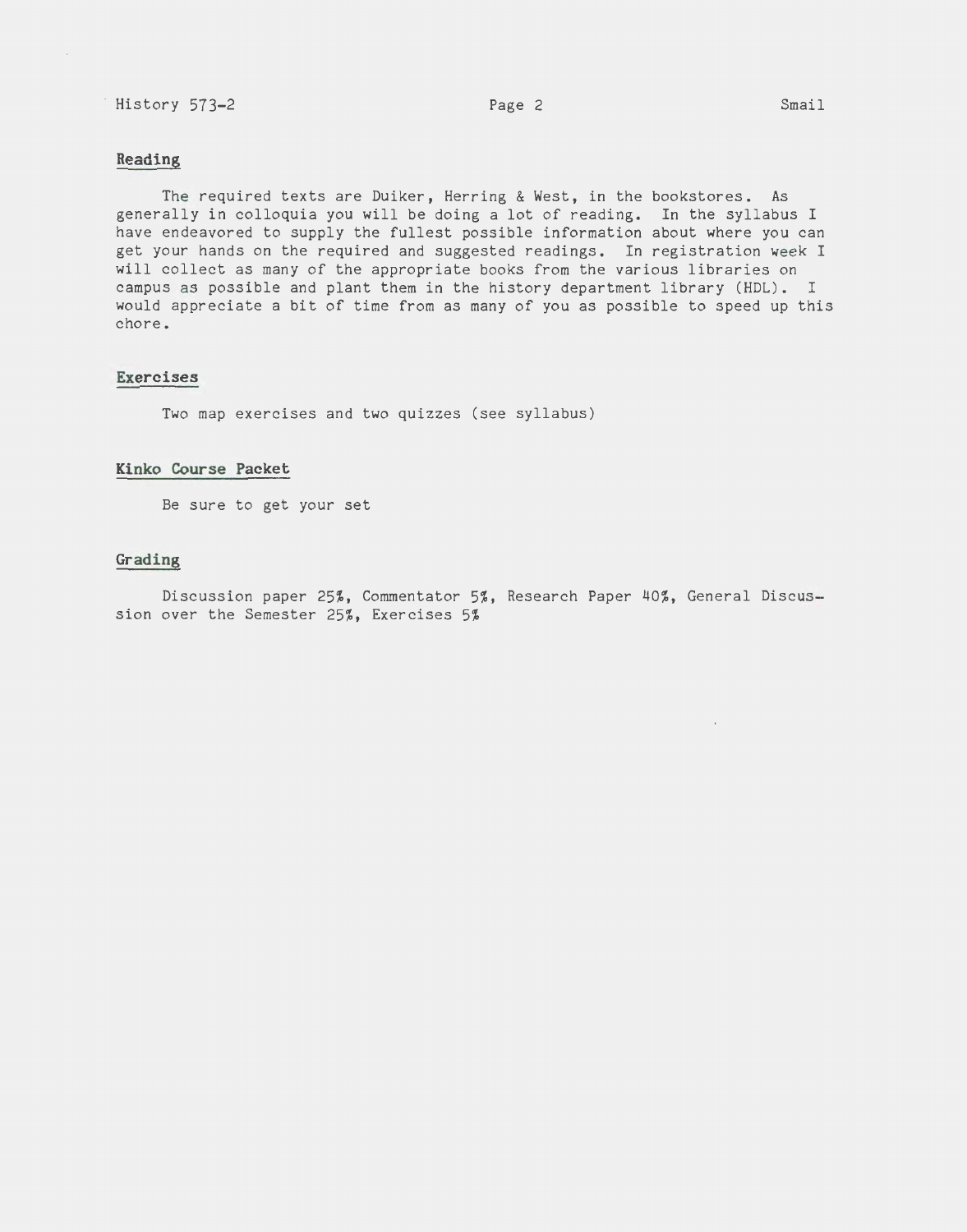# **UNIVERSITY OF WISCONSIN Department of History Fall 1987**

History 573-2 Colloquium: The Vietnam Wars Thurs 2:25-4:25 Mr. Smail SYLLABUS A. HISTORY TO 1940: lectures/questions on geography, ecology, history Sessions 1 - 3: September 3, 10, and 17 Reading - General (see Readings Finder.  $*$  = required reading) \*Hejzlar \*Patco & Rev \*In Search of SE Asia, 68-73, 122, 179-84, 301-12, 328-33 \*Cotter, "Towards a Social History of the Vietnamese Southward Movement" \*Duiker, Road, chaps. 2 & 3 (text) Marr, Vietnamese Tradition on Trial Woodside, Vietnam and the Chinese Model Woodside, Community and Revolution in Modern Vietnam Truong Buu Lam Chandler, chaps. 3, 4, 7, 9 1. Why borrow the Chinese model? What kinds of Vietnamese borrowed what cultural items, and why? (Not for auction) Woodside, Chinese Model B. JAPANESE OCCUPATION AND FRENCH/VIET MINH WAR (1940- 1954) Sessions 4 - 6: September 24, October 1, and 8 Reading - General \*Duiker, Road - chaps.  $4 - 7$ \*Herring, Longest War - chap. 1 \*Shaplen, Lost Revolution 1 - 99 Williams, W. A., McCormick, Thomas, America in Vietnam Porter, Vietnam, a History in Documents \*Trullinger, Village at War, chaps. 1, 3, 4, 5 \*Fall, Street Without Joy (read a chapter or two) Greene, The Quiet American 2. What were the most important legacies of the Japanese occupation? (not for auction) 3. In what ways were confucianism and communism compatible and

historically connected? In what ways not? \*Nguyen Khac Vien, "Confucianism and Marxism in Vietnam" \*Nguyen Du, Tale of Kieu vii-xviii (browse in the text) \*Woodside, Community & Revolution, chaps. 2 and 5

Marr, Vietnamese Tradition on Trial, chap. 2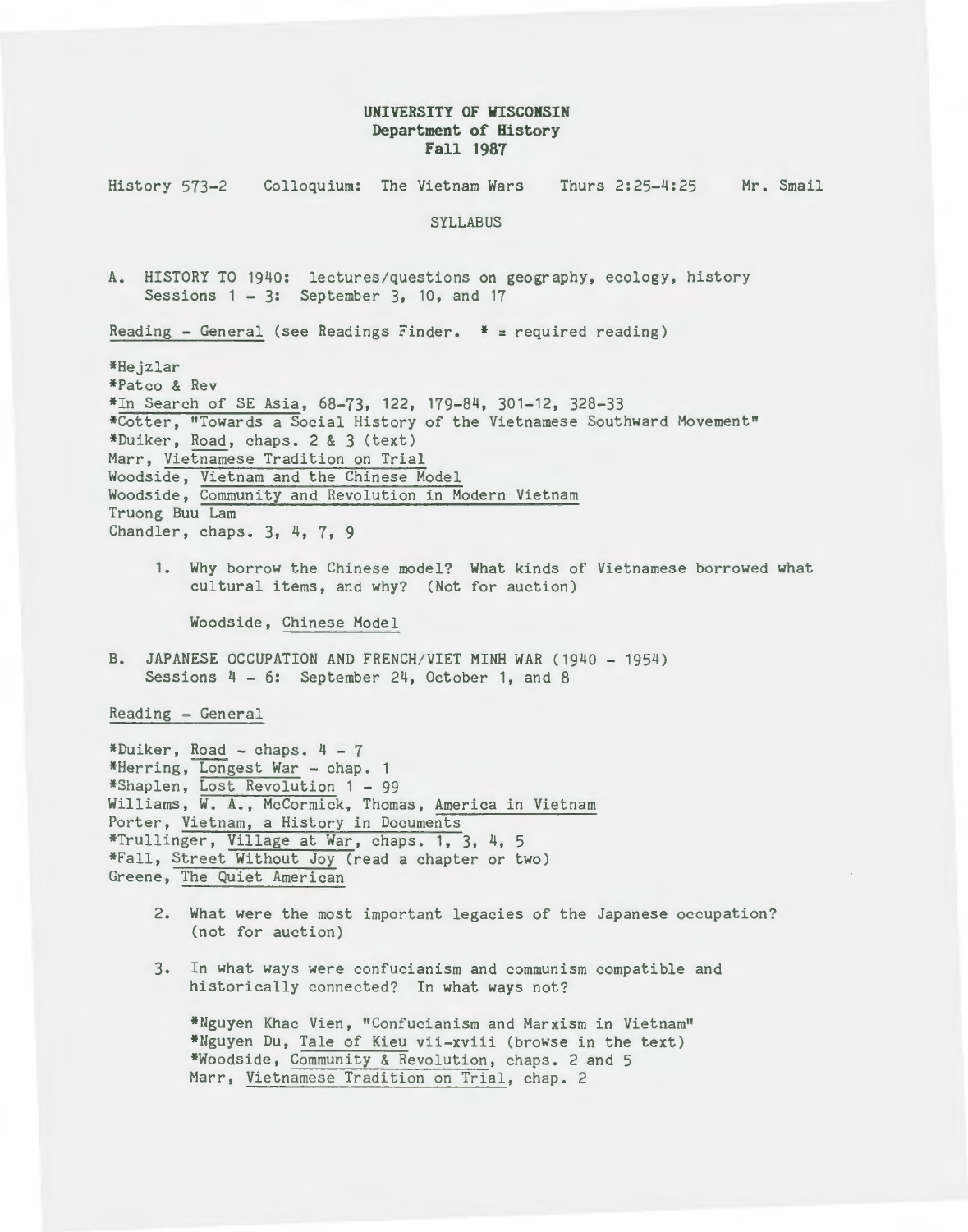- 4. Was it luck or skill that made the August Revolution? Why was it centered in Bac Bo?
- 5. Survey the ways in which Nam Bo differed politically, socially and economically from the other two Bo in this period. How can one account for these pronounced differences?
- 6. In 1945, after decades spent confined in colonial Indochina, Vietnamese of various political persuasions -- soon followed by Cambodians and Lao -- began again to take part in international politics. At the same time world powers other than colonial France turned their attention to Indochina. Survey the main international political developments rising in or affecting Vietnam and its Indochinese neighbors between 1945 and shortly before the Geneva conference.
- *1.* Assess the battle of Dien Bien Phu: the French and Vietnamese strategies and tactics, and the significance of the battle itself in the whole story of the French/Viet Minh war. (not for auction)

\*McAlister, John, "Mountain Minorities and the Viet Minh" Fall, Hell is a Very Small Place Roy, The Battle of Dien Bien Phu

8. What did the various parties at the Geneva Conference want for themselves? What did they want to deny others? What did the Geneva "Agreement" agree to, if anything?

Kahin, Intervention, 48 - 65 Cooper, Lost Crusade, 75 - 101 Randle, Geneva 1954

C. DIVIDED LAND, UNEASY PEACE (1954- 1965) Sessions 7 - 9: October 15, 22, 29

Reading - General

\*Duiker, Road, chaps. 8 & 9 \*Herring, Longest War, chaps. 2 to 4 \*Shaplen, Lost Revolution, 100 - 187 Williams/McCormick, America in Vietnam Porter, Vietnam, a History in Documents \*Trullinger, chaps.  $6 - 8$ Halberstam, chaps.  $1 - 15$ Sheehan, sample a few Kahin, Intervention, chaps. 3 - 8 Hammer, Death in November Chen, "Hanoi's Three Decisions" Kahin, "Political Polarization"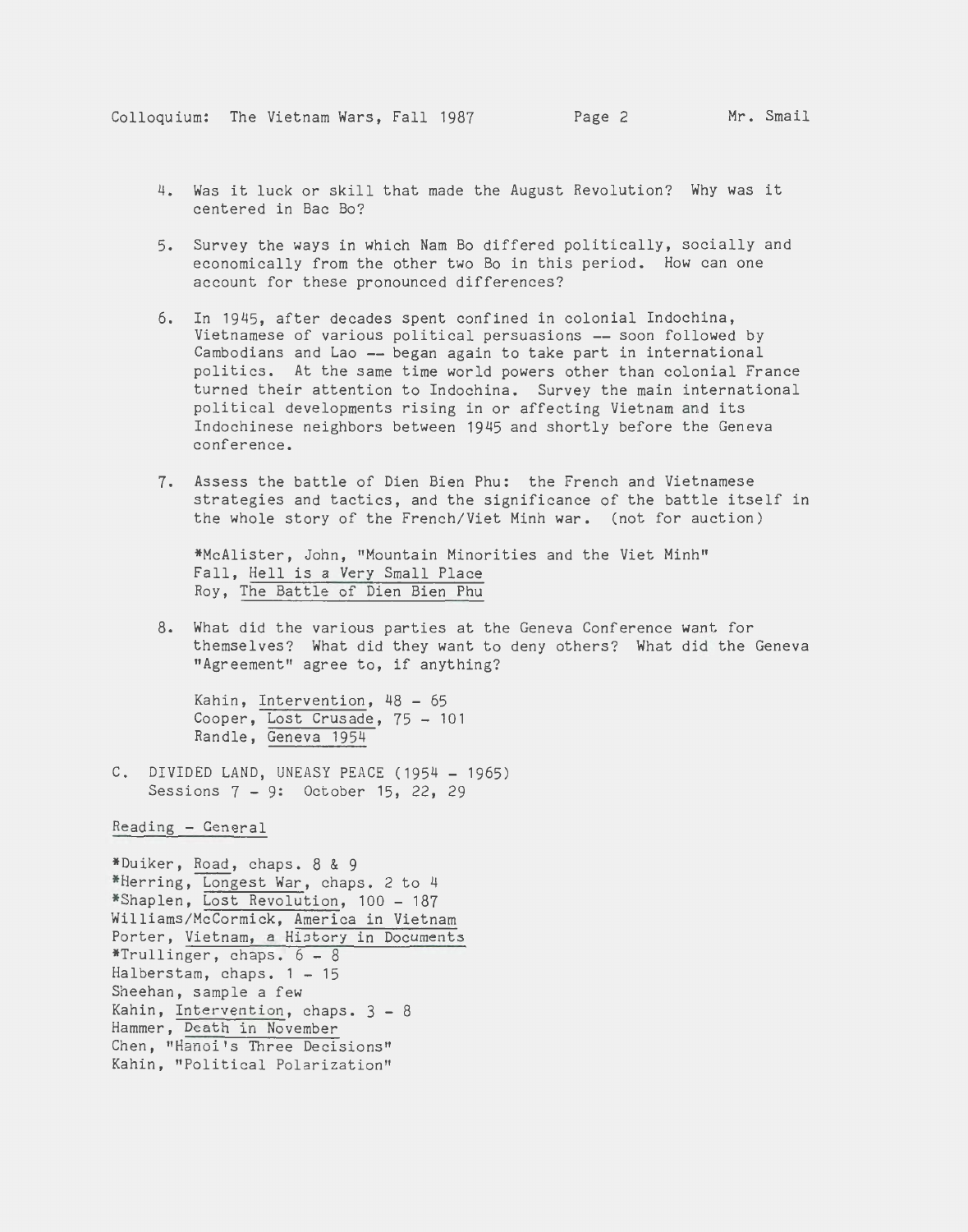g. Is Diem's family best understood as American collaborators, Trung Bo mandarin catholics with a peasant Bac Bo Catholic following, the only kind of Saigon government possible at the time, or what?

\*Shaplen, "Diem" Cooper,  $144 - 62$ 

10. What was the National Liberation Front, a Hanoi front or a distinctively Southern movement? From the middle 1960's, when more and more northern half troops were infiltrating into the southern half was this an invasion of the South? (not for auction)

 $*$ Kahin & Lewis, 107 - 20, 132 - 7 \*Lewy, America in VN,  $15 - 16$ 

11. What factors were most important in accounting for the politicalmilitary success of the NLF: patriotism, good theoretical analysis, terror tactics, organizational genius, devotion to the cause, or what?

\*Race, War Comes to Long An, chaps. 2 - 4 Pike, Viet Cong, browse

- 12. In rough order of importance what were the most significant U.S. policies and programs in the southern half of Vietnam during this period.
- 13. Why was land reform the single most important movement in the northern half in the period during and shortly after Geneva? Was it primarily political, social or economic in purpose?

\*Elliott, "Political Integration" \*Moise, Edwin, "'Classism' in North Vietnam, 1953-1956," pp. 91 - 105 in William Turley (ed.) - Vietnamese Communism in Comparative Perspective Moise, Land Reform in China and Vietnam, chaps. 8-12

14. Explore the cross-links between the two main forces that struck the highland minorities of VN between the 1940's and the 1970's: all-out war and intrusion by ethnic Vietnamese. How much did it matter what political color these Vietnamese were? In what ways did highlanders respond to these new conditions?

\*Hickey, Gerald, Free in the Forest, xvii-xxi, chap.

15. Sort out the main players in the Laos game 1945-75: Lao elite & commoners; "conservatives," "neutralists," and Pathet Lao; various ethnic minorities; Vietnamese communists, French colonialists, CIA agents, Thai battalions & Thai family connections.

\*Adams & McCoy, Laos: War & Revolution chaps 7, 10, 12 (suggested  $1 - 6, 9$ \*Langer & Zasloff, North Vietnam and the Pathet Lao, 9 - 81 \*Brown & Zasloff, "The Pathet Lao & the Politics of Reconciliation in Laos, 1973-4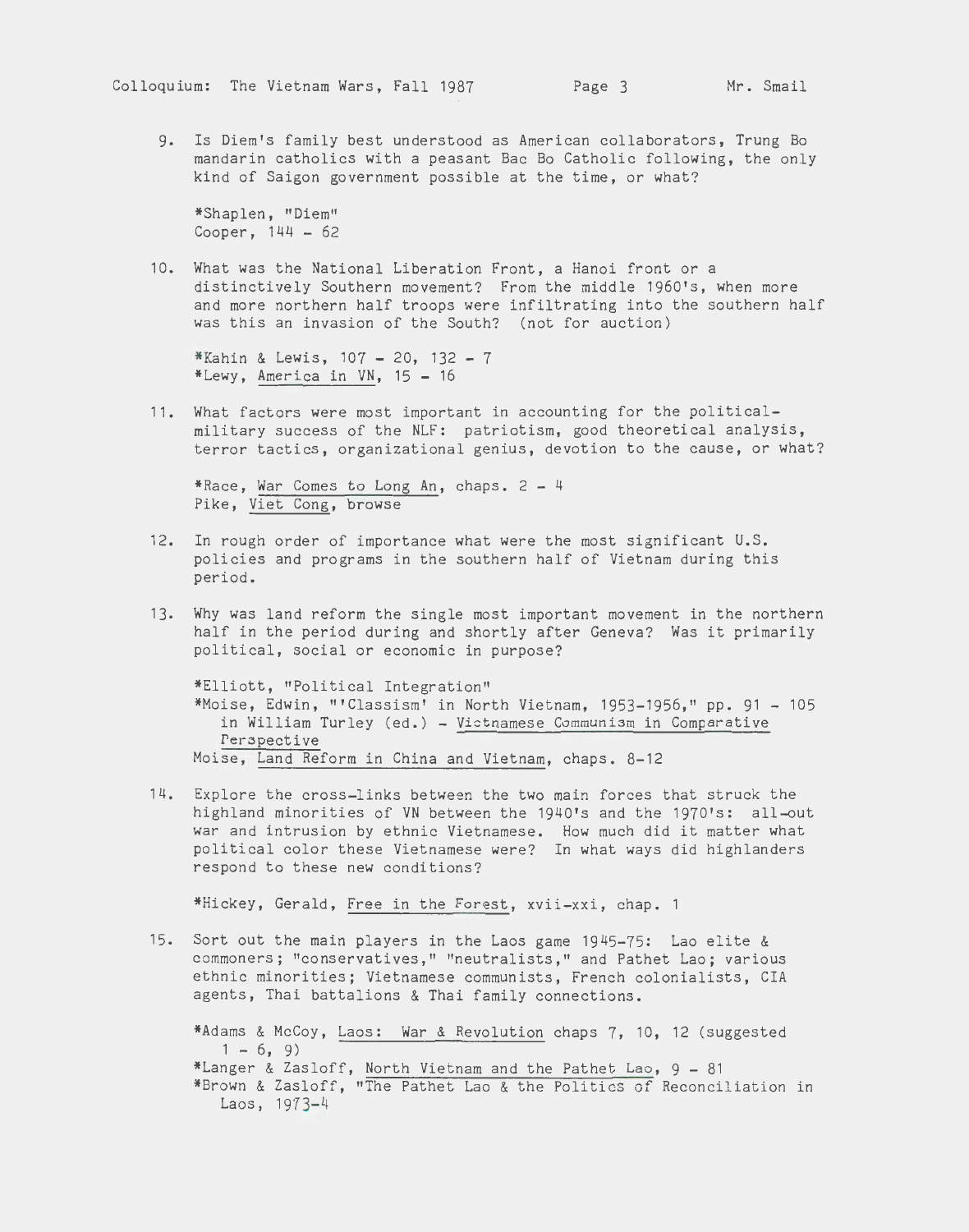D. THE BIG WAR (1965 - 1975) Sessions 10 - 14: November 5, 12, 19, Thanksgiving substitute, and December 3

Reading - General

```
*Duiker, Road, chaps. 10 - 12 
*Herring, Longest War, chaps. 5-7 and chap. 8 to p. 269
Williams/McCormick, America in Vietnam 
Porter, Vietnam, a History in Documents 
*Trullinger, chaps. 9 - 13 
*Lewy, America in Vietnam, chaps. 2 - 4Berman, Planning a Tragedy 
Isaacs, Without Honor 
Kolko, Anatomy of a War 
Snepp, Decent Interval 
Dawson, 55 Days, the Fall of South Vietnam
```
- 16. Summarize the distinctive political-military strategies of the US and the Vietnamese communists from 1965 to 1968, and show how these rose out of each side's particular strengths and weaknesses.
- 17. How did the US, after closely watching events in Vietnam from 1945, end up walking into defeat there in 1965-68?

\*Ellsberg, Papers on the War: "The Quagmire Myth and the Stalemate Machine" \*Kattenberg, The Vietnam Trauma, chaps. 4 and 5

18. "The Army Concept," and the logic of large bureaucracies.

\*Krepinevitch, The Army and Vietnam,  $3 - 17$ ,  $65 - 73$ ,  $80 - 87$ , chaps. 6 & 7 \*West, The Village (text) \*Gallucci, Neither Peace nor Honor, 1 - 11, chaps. 4 & 5 \*Braestrup, Peter (ed.), Vietnam as History, 109 - 23; a good short book to browse in

19. What policies in Vietnam were possible, and not possible when Nixon and Kissinger took office in 1969? What did they seriously expect: a negotiated two-Vietnam settlement, indefinite war, a "decent interval," successful Vietnamization, or what?

Lewy, America in Vietnam, chap. 5

20. Explore the numerous ethical and social-political issues raised in Baskir & Strauss's book on the Vietnam-war draft.

\*Baskir & Strauss, Chance and Circumstance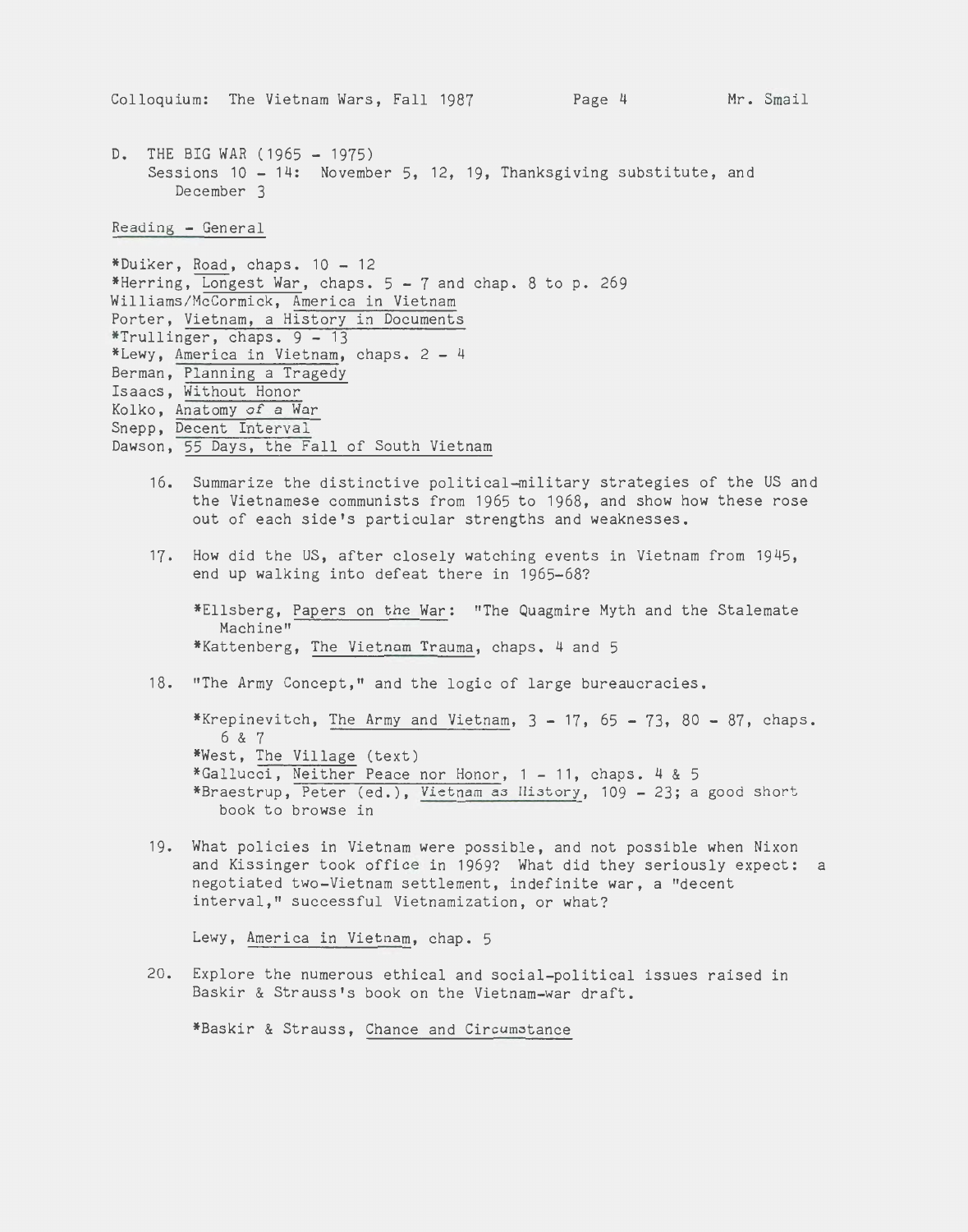21. Sort out the main social forces and political actors (domestic and foreign) in Cambodia 1940-75. How was Cambodia finally pulled down into the maelstrom of the Vietnam wars during the years 1970-75.

\*Frank Smith, "Cambodian Peasant Life: A Social History," 1 - 29 \*Shawcross, Sideshow: Kissinger, Nixon and the Destruction of Cambodia, chaps. 1, 8, 9, 11, 15 - 19, 23 - 24

- 22. Hellman's American Myth and the Legacy of Vietnam argues that American fiction dealing with the 1965-73 war is based on a deep-lying mythic sense of the westward movement, the tension between settled society and the wild frontier. Thus Viet Cong become Indians and 19 year old marines become Daniel Boones. Test the case he makes.
- 23. How close can one come to a convincing case i) that the U.S. could have won in Vietnam, or ii) that the U.S. could not have won? (Not for auction)
- 24. Present a case for the proposition that U.S. engagement in the war was morally wrong. Be sure to say when, from 1945 onward, this was or became true, and whether it necessarily required a prompt U.S. departure. (Not for auction)
- 25. Present the case for the proposition that U.S. engagement in the war was morally right. Be sure to say whether it could have become morally wrong at some later date as and if the war continued, and whether this view required the U.S. to stay on as the war carried on. (Not for auction)

\*Lewy, "Vietnam: New Light on the Question of American Guilt," Commentary 65/2 (Feb. 78) 29 - 49 \*Kattenberg, The Vietnam Trauma, 287 - 303 Garrett, Ideals and Reality

- 26. Discussion: What "lessons" from the Vietnam Wars are being drawn by various groups as regards Central America today? Which, if any, are historically sound? Which, like "Munich," so often in the 1960's, are historical myths drawn on to bolster people's present-day opinions?
- E. AFTER THE FALL OF SAIGON (1975...) Session 15: December 10

Reading - General

Kiernan, Ben and Chanthou Boua (eds.), Peasants and Politics in Kampuchea, 1942-1981 Kiernan, How Pol Pot Came to Power Vickery, Cambodia 1975-1982 Vickery, Kampuchea, Economics and Society